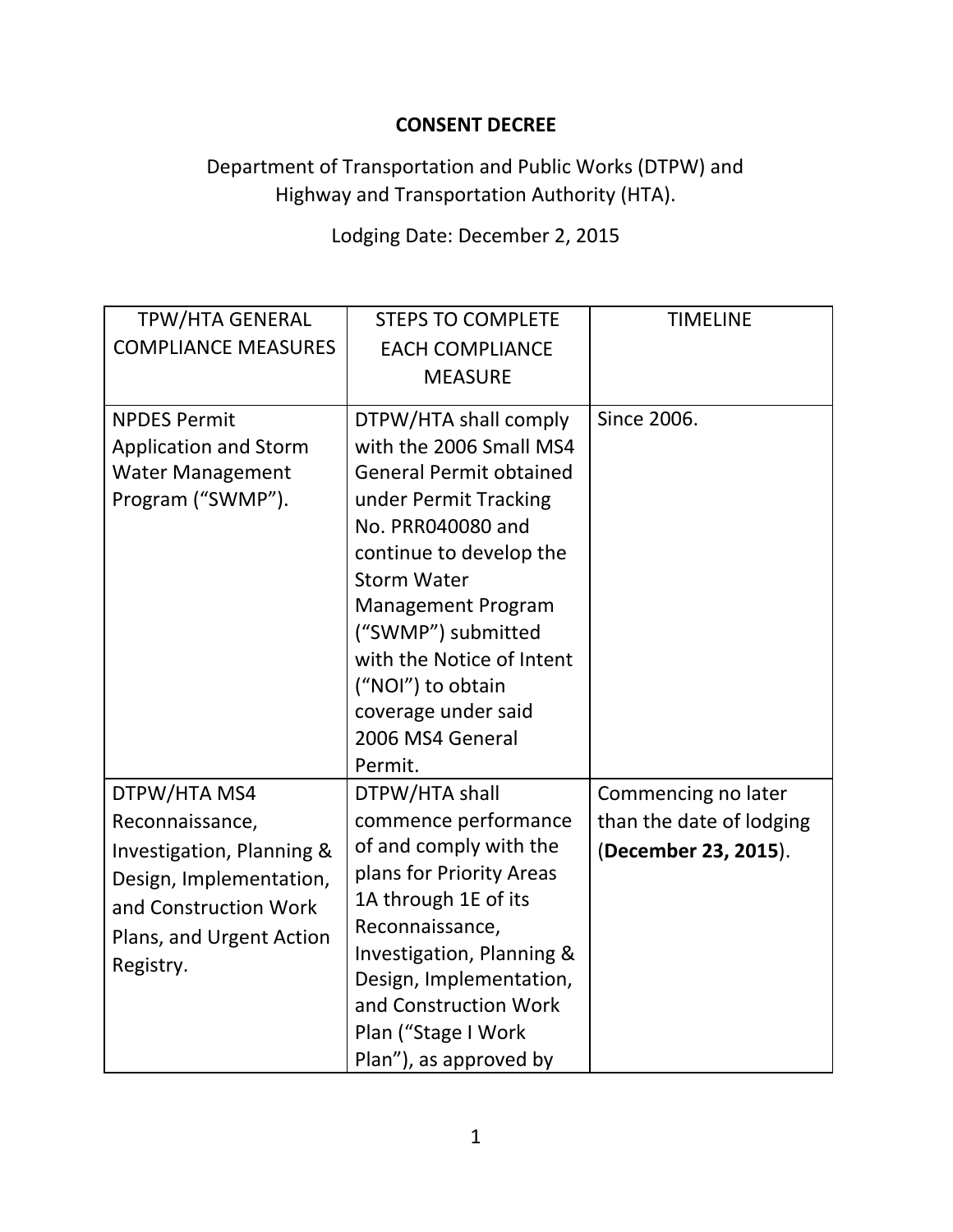| EPA, attached as<br>Appendix A of the CD.                                                                                                                                                                                                                                                                              |                                                                                                                                                                                                                                             |
|------------------------------------------------------------------------------------------------------------------------------------------------------------------------------------------------------------------------------------------------------------------------------------------------------------------------|---------------------------------------------------------------------------------------------------------------------------------------------------------------------------------------------------------------------------------------------|
| DTPW/HTA shall<br>complete each of the<br>first three phases of<br>Stage 1 composed of<br><sup>1</sup> Phase I: Reconnaissance,<br><sup>2</sup> Phase II: Investigation<br>and <sup>3</sup> Phase III: Planning &<br>Design for Priority Areas<br>1A through 1E of the<br>Stage I Work Plan<br>(Appendix A of the CD). | Commencing no later<br>than the date of lodging<br>(December 23, 2015).                                                                                                                                                                     |
| DTPW/HTA shall submit<br>to EPA for review and<br>approval a Stage I <sup>4</sup> Phase<br>IV (Implementation and<br>Construction) Schedule.                                                                                                                                                                           | Within sixty (60) days of<br>the conclusion of Phase<br>III for each Priority Area<br>1A through 1E.                                                                                                                                        |
| DTPW/HTA shall<br>commence the <sup>4</sup> Phase IV<br>(Implementation and<br>Construction) activities<br>for each Priority Area 1A<br>through 1E.                                                                                                                                                                    | Within one hundred and<br>twenty (120) days of<br>receipt of EPA approval<br>to proceed.                                                                                                                                                    |
| DTPW/HTA shall<br>complete all Phases I<br>through IV for Priority<br>Areas 1A through 1E of<br>the Stage I Work Plan.                                                                                                                                                                                                 | Not later than fourteen<br>(14) years after the date<br>of lodging of this Consent<br>Decree (December 23,<br><b>2029</b> ); with the<br>exception of those<br><b>Priority Areas in</b><br>Appendix A for which<br>Phase IV activities must |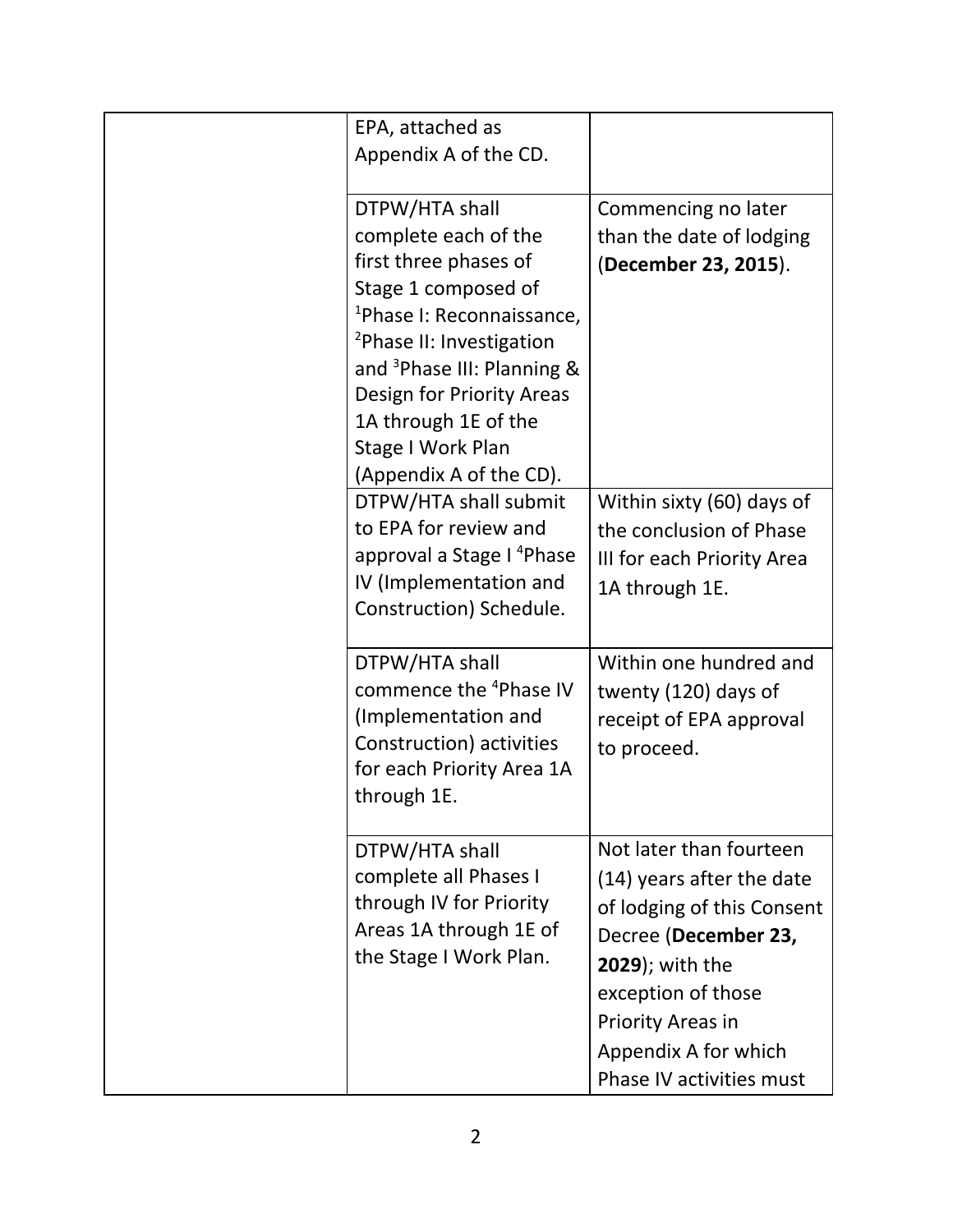|                                                                                                                   |                                                                                                                                                                                                                                                                                                                                                                           | be completed not later<br>than ten (10) years after<br>the date of lodging<br>(December 23, 2025)                      |
|-------------------------------------------------------------------------------------------------------------------|---------------------------------------------------------------------------------------------------------------------------------------------------------------------------------------------------------------------------------------------------------------------------------------------------------------------------------------------------------------------------|------------------------------------------------------------------------------------------------------------------------|
| Performance of Stage II<br><b>Work Plan Activities for</b><br><b>Each Remaining Priority</b><br>Area in San Juan. | DTPW/HTA shall submit<br>to EPA for review and<br>approval a Work Plan<br>("Stage II Work Plan"),<br>which shall include, but<br>not be limited to,<br>schedules for completion<br>of Phases I through III for<br>each remaining Priority<br>Area in San Juan. (A list<br>of communities<br>comprising such<br>remaining Priority Areas<br>is attached as Appendix<br>A1. | Not later than eight (8)<br>years after the date of<br>lodging of this Consent<br>Decree (December 23,<br>$2023$ ).    |
|                                                                                                                   | DTPW/HTA shall<br>complete each of the<br>first three Phases for<br>each remaining Priority<br>Area by not later than<br>the dates set forth in the<br>Stage II Work Plan.                                                                                                                                                                                                | Within sixty (60) days of<br>receipt of EPA approval<br>to proceed with the<br><b>Stage II Work Plan</b><br>activities |
|                                                                                                                   | DTPW/HTA shall submit<br>to EPA for review and<br>approval a <sup>4</sup> Phase IV<br>(Implementation and<br>Construction) Schedule.                                                                                                                                                                                                                                      | Within sixty (60) days of<br>the conclusion of Phase<br>III for each remaining<br>Priority Area.                       |
|                                                                                                                   | DTPW/HTA shall<br>commence the Stage II                                                                                                                                                                                                                                                                                                                                   | Within one hundred and<br>twenty (120) days of                                                                         |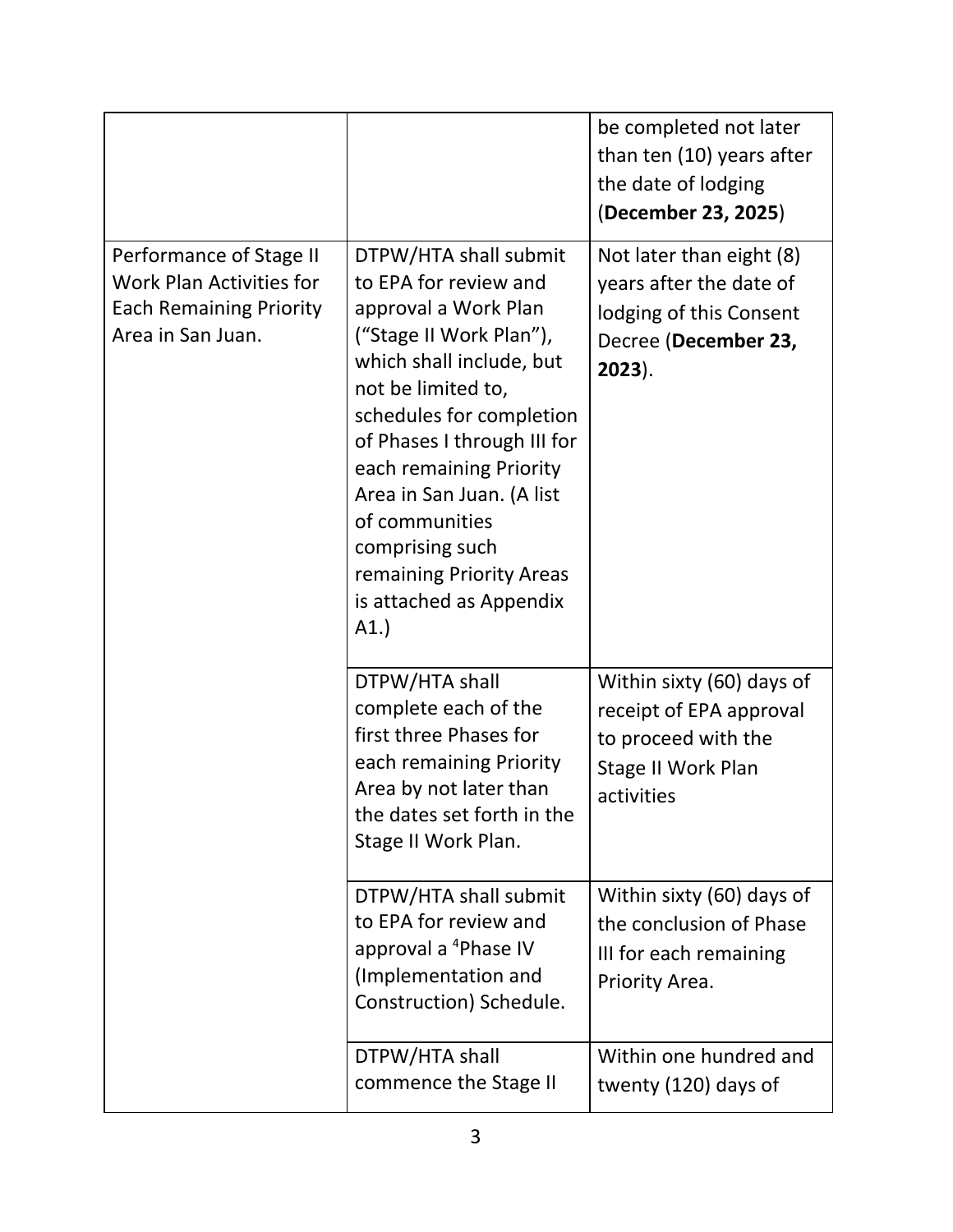|                                                                                                   | Phase IV<br>(Implementation and<br>Construction) activities<br>for each remaining<br>Priority Area. San Juan                                                                                                                                                                                                                                                                                                                                                                                                                                                                                                                                               | receipt of EPA approval<br>to proceed.                                                                       |
|---------------------------------------------------------------------------------------------------|------------------------------------------------------------------------------------------------------------------------------------------------------------------------------------------------------------------------------------------------------------------------------------------------------------------------------------------------------------------------------------------------------------------------------------------------------------------------------------------------------------------------------------------------------------------------------------------------------------------------------------------------------------|--------------------------------------------------------------------------------------------------------------|
|                                                                                                   | shall complete<br>construction of Stage II<br>Phase IV activities within<br>the time set forth in the<br>EPA- approved schedule.                                                                                                                                                                                                                                                                                                                                                                                                                                                                                                                           |                                                                                                              |
| <b>Urgent Action Registry</b><br>and Schedule for<br><b>Elimination of Illicit</b><br>Discharges. | DTPW/HTA shall submit<br>an Urgent Action Registry<br>containing information<br>describing all complaints<br>from EPA, PRASA,<br>DTPW/HTA, DNER, EQB,<br>and any other<br>government agency or<br>citizen providing notice<br>of a complaint of illicit<br>discharges in<br>DTPW/HTA's MS4<br>without regard to<br>severity of the suspect<br>discharge. This Urgent<br>Action Registry will also<br>include the status of the<br>reconnaissance and/or<br>investigation performed<br>by San Juan of these<br>complaints, the expected<br>date for correcting or<br>eliminating any<br>interconnections<br>identified during such<br>reconnaissance and/or | Commencing no later<br>than the date of lodging<br>(December 23, 2015) and<br>with each Quarterly<br>Reports |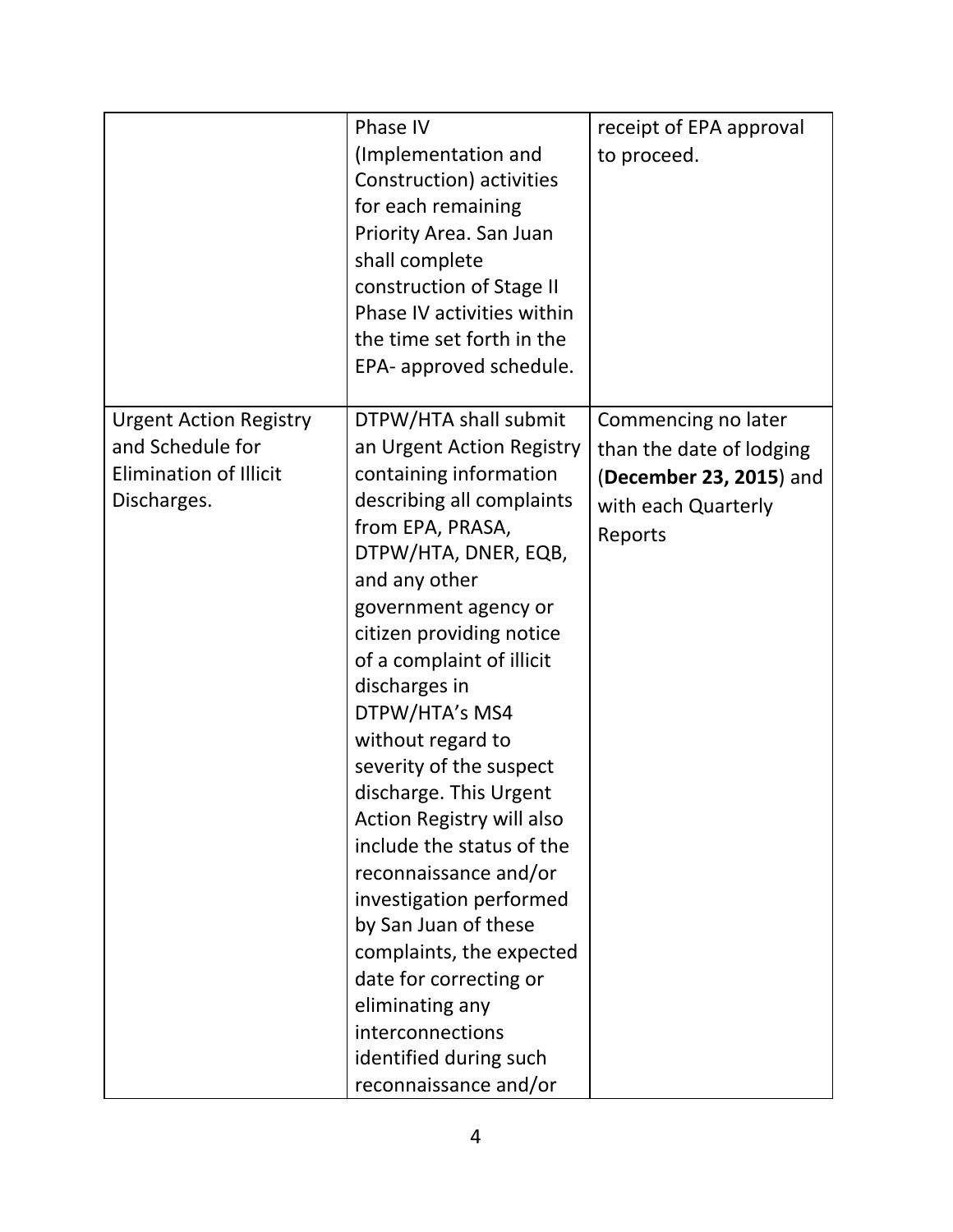|                                                                        | investigation, and the<br>expected date for<br>eliminating each illicit<br>discharge,<br>interconnection, or<br>problem so identified,<br>according to the priority<br>described therein.                                                                                                                                                                                                                                                                                                 |                                                                                                                                                                                                                   |
|------------------------------------------------------------------------|-------------------------------------------------------------------------------------------------------------------------------------------------------------------------------------------------------------------------------------------------------------------------------------------------------------------------------------------------------------------------------------------------------------------------------------------------------------------------------------------|-------------------------------------------------------------------------------------------------------------------------------------------------------------------------------------------------------------------|
|                                                                        | All illicit connections and<br>discharges included in<br>the Urgent Action<br>Registry shall be<br>eliminated as soon as<br>possible, but no later<br>than one (1) year from<br>the date of identification.<br>The Urgent Action<br>Registry, for each illicit<br>connection or discharge<br>that will not be<br>eliminated within one (1)<br>year, shall include the<br>reasons for needing<br>additional time (which<br>shall not exceed three (3)<br>years) to correct the<br>problem. | Commencing no later<br>than the date of lodging<br>(December 23, 2015) and<br>with each Quarterly<br>Reports.                                                                                                     |
| Capital Improvements to<br>DTPW/HTA's MS4 and<br><b>Other Measures</b> | Installation, Inspection,<br>Maintenance, and/or<br><b>Replacement of Warning</b><br>Signs at MS4 Outfalls                                                                                                                                                                                                                                                                                                                                                                                | Commencing not later<br>than fifteen (15) days<br>after the date of lodging<br>of this Consent Decree<br>(January 6, 2016), and<br>continuing thereafter at<br>a rate not less than once<br>every two (2) months, |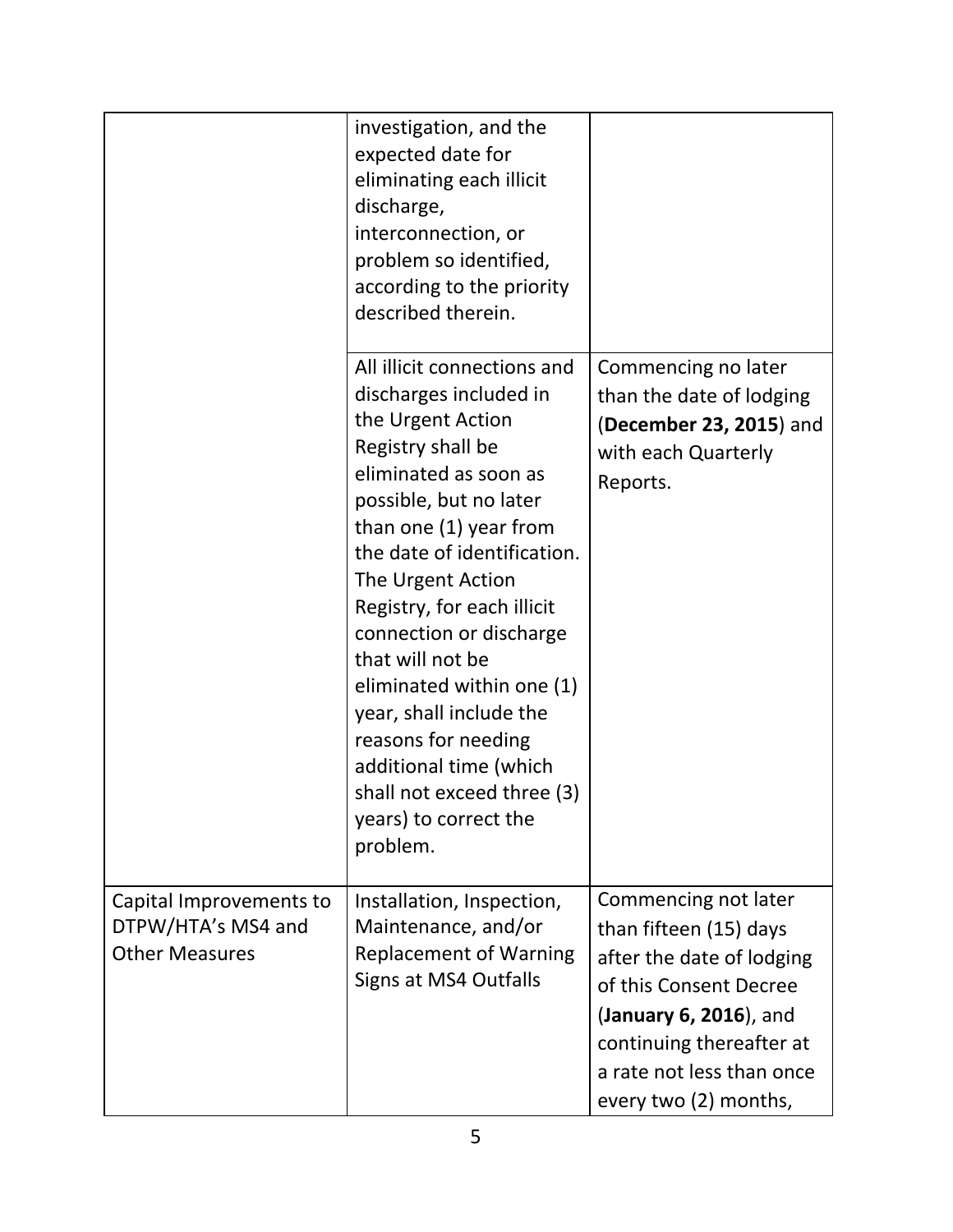|                                                                                              |                                                                                                                                                                                                                                                                                                                                                                                                                    | San Juan shall inspect<br>each warning sign.<br>Not later than thirty (30)<br>days (January 23, 2016)<br>after the date of lodging<br>of this Consent Decree,<br>San Juan shall submit<br>information on the<br>locations of signs<br>currently posted. |
|----------------------------------------------------------------------------------------------|--------------------------------------------------------------------------------------------------------------------------------------------------------------------------------------------------------------------------------------------------------------------------------------------------------------------------------------------------------------------------------------------------------------------|---------------------------------------------------------------------------------------------------------------------------------------------------------------------------------------------------------------------------------------------------------|
| Vacuum Truck Sludge<br>Disposal Plan                                                         | DTPW/HTA shall submit<br>a plan to EPA for review<br>and approval, for proper<br>disposal of vacuum truck<br>and storm sewer<br>cleaning sludges.                                                                                                                                                                                                                                                                  | Not later than ninety (90)<br>days after the date of<br>lodging of this Consent<br>Decree (March 23, 2016)                                                                                                                                              |
| <b>HTA Barrio Obrero</b><br><b>Vacuum Sewer</b><br><b>Investigation and Repair</b><br>Report | HTA shall submit to EPA<br>a Barrio Obrero Vacuum<br>Sewer Investigation and<br>Repair Report ("Vacuum<br>Sewer Report"). At a<br>minimum, the Vacuum<br>Sewer Report shall<br>report on the<br>identification and<br>elimination of all<br>interconnections found<br>between the vacuum<br>sewer and storm sewers,<br>and the work already<br>performed to eliminate<br>illicit stormwater<br>connections into or | Not later than thirty (30)<br>days after the date of<br>lodging of this Consent<br>Decree (January 23,<br>$2015$ ).                                                                                                                                     |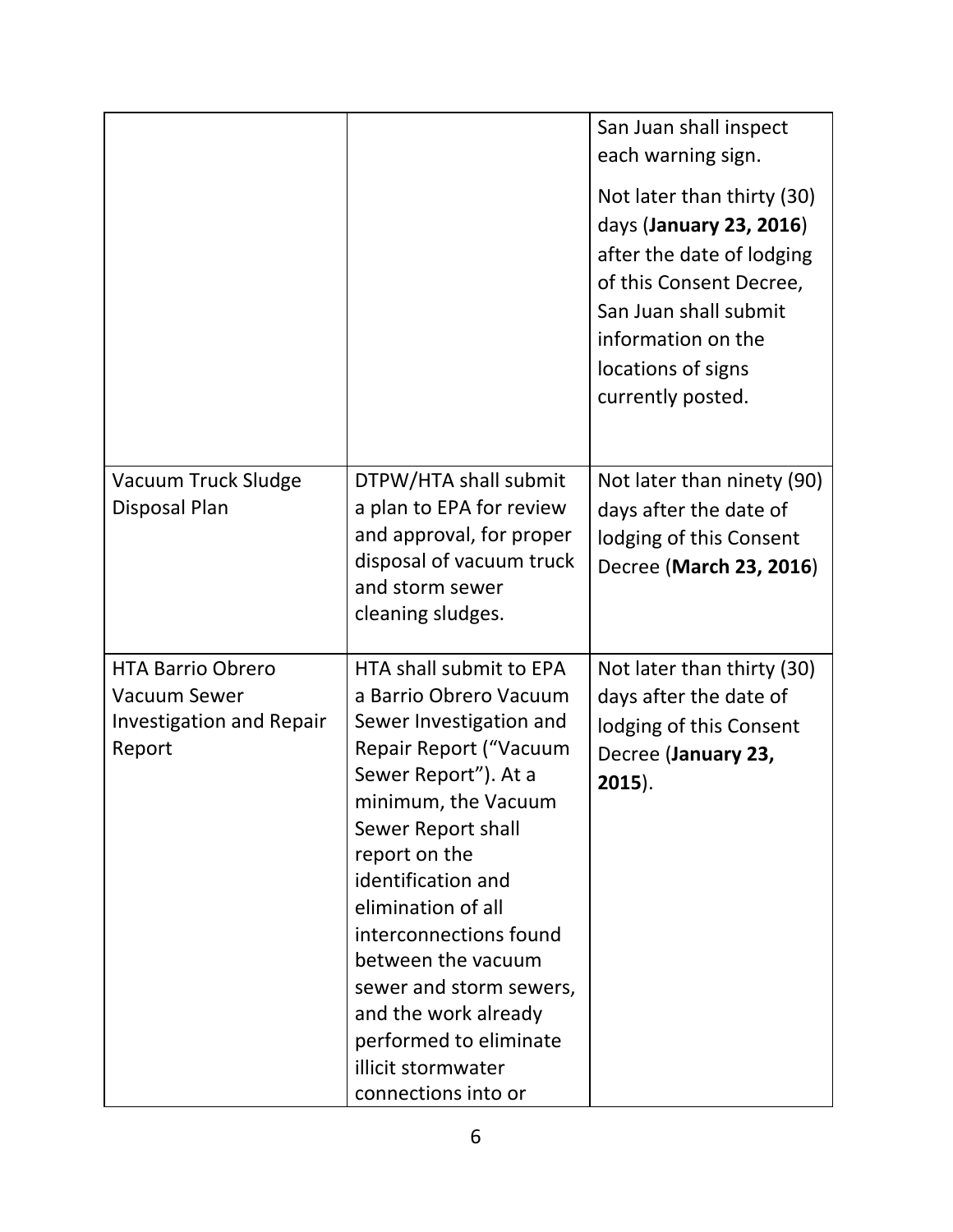|                                                                                                                                                                        | discharges from the<br>vacuum<br>sewer system.                                                                                                                                                                                                                                                                                                                                                                                                                                  |                                                                                                                 |
|------------------------------------------------------------------------------------------------------------------------------------------------------------------------|---------------------------------------------------------------------------------------------------------------------------------------------------------------------------------------------------------------------------------------------------------------------------------------------------------------------------------------------------------------------------------------------------------------------------------------------------------------------------------|-----------------------------------------------------------------------------------------------------------------|
| <b>Asset Management</b><br>Program, Standard<br><b>Operating Procedures</b><br>("SOPs"), Including<br>Schedules for<br>DTPW/HTA's MS4<br><b>Routine Sewer Cleaning</b> | DTPW/HTA shall develop<br>an Asset Management<br>Program, including<br>protocols and standard<br>operating procedures<br>concerning the<br>inspection, cleaning, and<br>repair of components of<br>its MS4 infrastructure<br>(including, but not<br>limited to, storm sewers,<br>force mains, storm water<br>pump stations, wet wells,<br>catch basins, manholes,<br>tide gates, and outfall<br>structures) to reduce<br>surcharging of storm<br>sewers during storm<br>events. | Not later than one (1)<br>year from the date of<br>lodging of this Consent<br>Decree (December 23,<br>$2016$ ). |
| <b>Spill Prevention Control</b><br>and Countermeasures<br>Plans/Spill Control Plans<br>("SPCC").                                                                       | DTPW/HTA shall develop,<br>submit to EPA for review,<br>and implement the final<br><b>SPCC Plans for</b><br>DTPW/HTA's MS4<br>Facilities, as required by<br>current regulations.                                                                                                                                                                                                                                                                                                | If applicable, within six<br>(6) months of the date of<br>lodging of the Consent<br>Decree (June 23, 2016).     |
| <b>Outfall Reconnaissance</b><br><b>Inventory Program</b>                                                                                                              | <b>Outfall Reconnaissance</b><br><b>Inventory Program:</b><br>DTPW/HTA shall<br>complete its Outfall                                                                                                                                                                                                                                                                                                                                                                            | Not later than three (3)<br>years after the date of<br>lodging of this Consent                                  |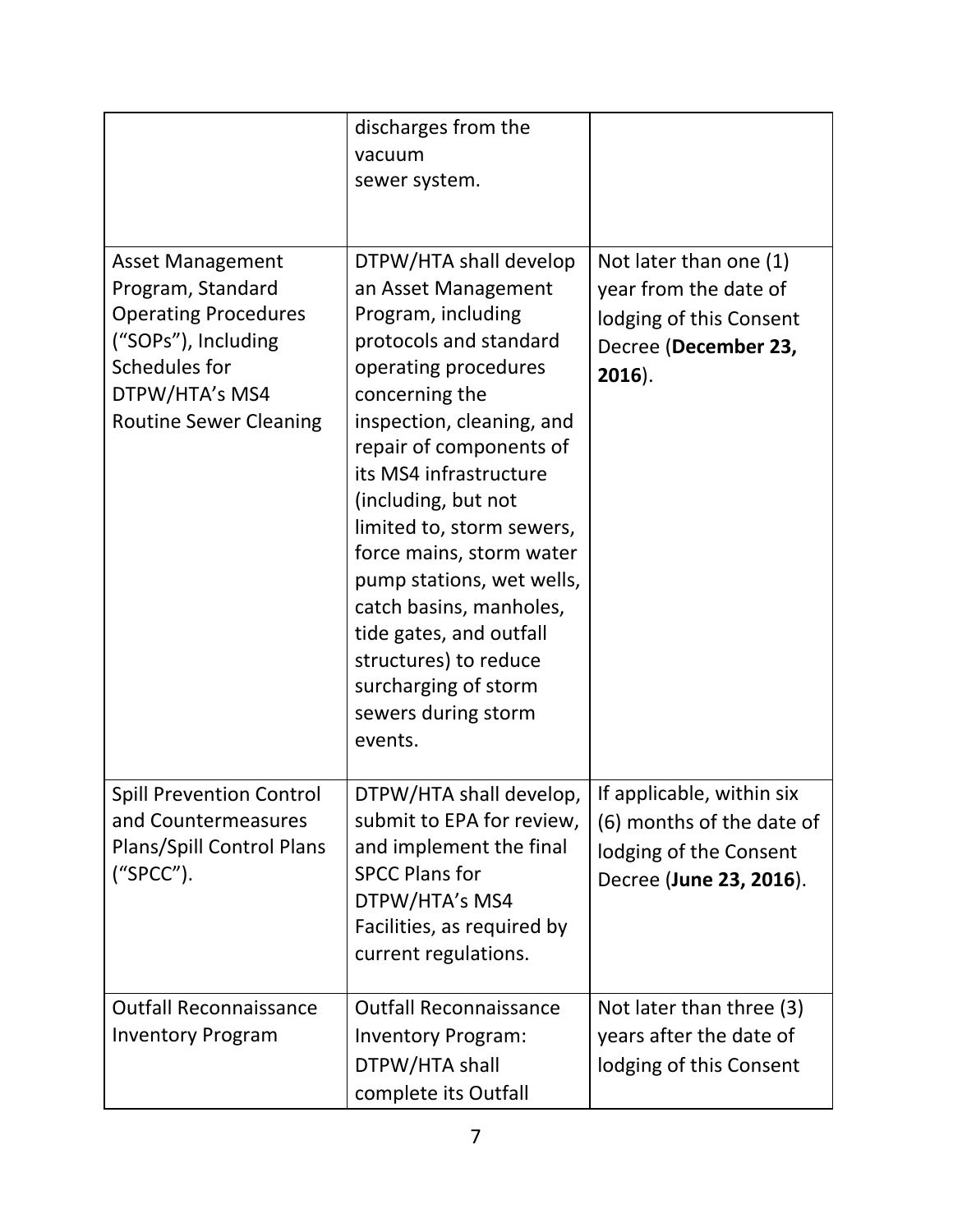| Reconnaissance<br>Inventory ("ORI") within<br>the geographic<br>boundaries of the<br>Municipality of San Juan<br>and for any other<br>adjacent municipalities<br>interconnected to the<br>portion of DTPW/HTA's<br>MS4 located within the<br>geographic boundaries of<br>the Municipality of San<br>Juan.                                                                                              | Decree (December 23,<br>$2018$ ).                                                                                   |
|--------------------------------------------------------------------------------------------------------------------------------------------------------------------------------------------------------------------------------------------------------------------------------------------------------------------------------------------------------------------------------------------------------|---------------------------------------------------------------------------------------------------------------------|
| The Outfall<br>Reconnaissance<br>Inventory (ORI) program<br>shall include, but not be<br>limited to, the inspection<br>of every outfall or point<br>where DTPW/HTA's MS4<br>discharges into a<br>receiving water. At each<br>outfall, DTPW/HTA shall<br>utilize field tests for<br>ammonia, pH, chlorine<br>and temperature; assess<br>for odor, surfactants,<br>turbidity, foam, trash,<br>and color. | Not later than three (3)<br>years after the date of<br>lodging of this Consent<br>Decree (December 23,<br>$2018$ ). |

**Minimum Standard, Phases Definition & Scope for Stage I and Stage II for the San Juan Work's Plan:**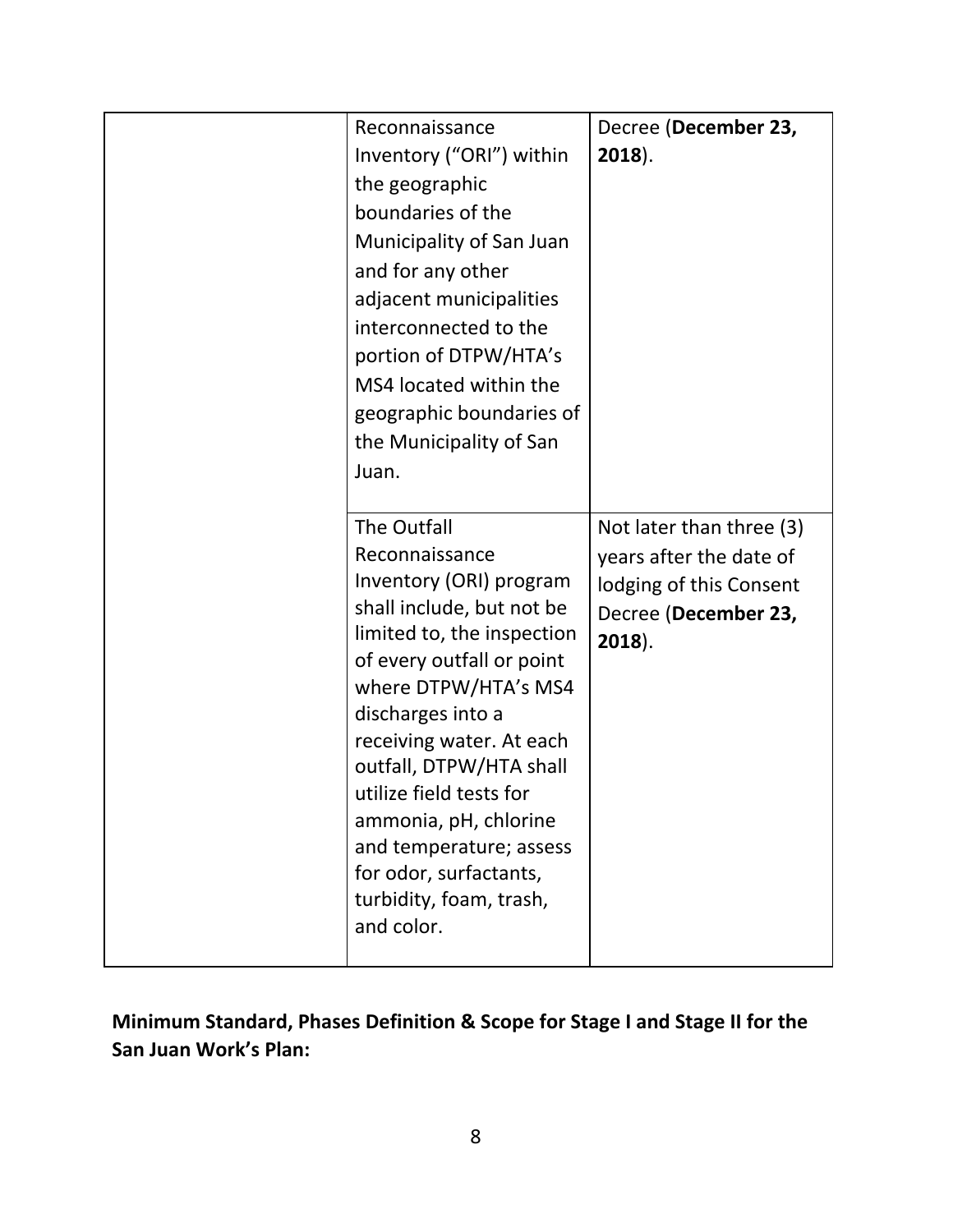<sup>1</sup>*Phase I (Reconnaissance)* of the Work Plan shall include, but not be limited to: (a) information and data gathering for asset map generation, outfall reconnaissance, and asset map updating and verification, (b) identification of suspicious or illicit flow in storm sewer pipes, (c) identification of potential interconnections between systems and straight pipe connections, (d) review of and prioritization based on history of complaints, where applicable, (e) identification of suspicious surface depressions on or about sewer pipe or manhole areas, (f) identification of sewer pipes where obstructions were encountered and cleaning actions will be required, and (g) documentation of preliminary findings from the field verification exercise in anticipation of Phase II (Investigation) activities. San Juan may rely on and incorporate existing studies, reports, and other information for purposes of satisfying the requirements of Phase I.

<sup>2</sup>*Phase II (Investigation)* of the Work Plan shall include, but not be limited to: (a) preparation and implementation of a sewer system cleaning and inspection schedule, (b) creation of a manhole and catch basin inspection digital database including photographs and digital video DVDs, (c) where needed, performance of additional reconnaissance activities such as CCTV and camera inspections, dye testing, visual inspection, smoke testing, sounding, or other means to confirm connectivity, condition of assets and sources of illicit discharges or interconnections, (d) identification of all interconnections and illicit flows or discharges to either system (MS4 or sanitary sewer) found during Phase I and Phase II, (e) preparation of a final Phase II Report, incorporating all findings of Phases I and II, and (f) submission of updated Outfall and MS4 maps in GIS format (i.e., submission of updated Outfall and MS4 maps in GIS format (i.e., Shapefiles).

<sup>3</sup>*Phase III (Planning and Design)* of the Work Plan shall include, but not be limited to: (a) development of proposed actions to minimize or prevent flooding caused by the MS4. For purposes of this Consent Decree, flooding is considered caused by the MS4 when it occurs due to inadequate capacity of the storm sewers, disrepair, or improper operation and maintenance (including cleaning) of the MS4, (b) development of proposed actions to eliminate interconnections and illicit connections or discharges and repair, replace and/or construct storm water manholes, storm water sewer pipes, storm water catch basins, storm water pump